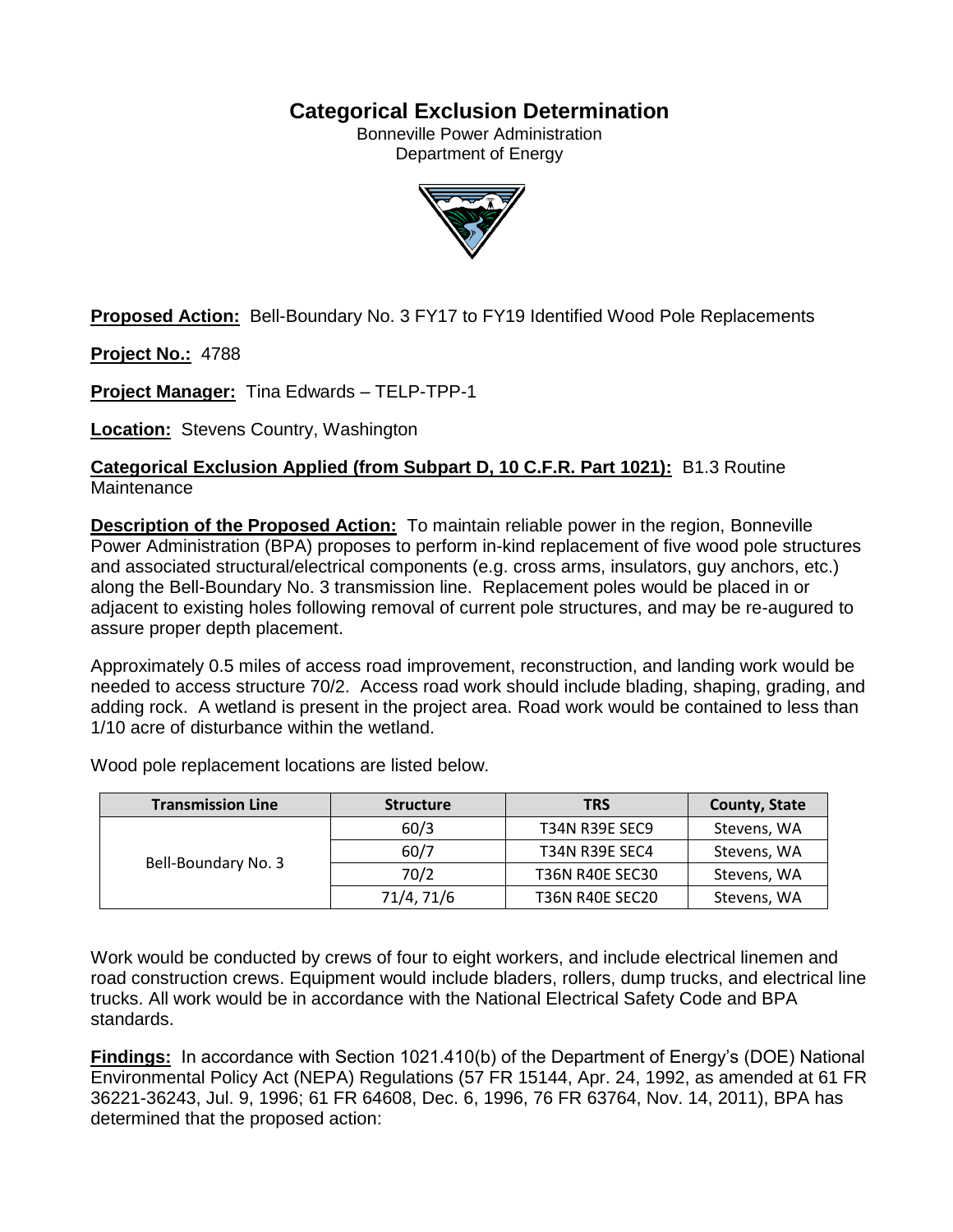- 1) fits within a class of actions listed in Appendix B of 10 CFR 1021, Subpart D (see attached Environmental Checklist);
- 2) does not present any extraordinary circumstances that may affect the significance of the environmental effects of the proposal; and
- 3) has not been segmented to meet the definition of a categorical exclusion.

Based on these determinations, BPA finds that the proposed action is categorically excluded from further NEPA review.

/s/ *Adrienne Wojtasz* Adrienne Wojtasz Physical Scientist (Environmental)

Concur:

/s/ *Sarah Biegel* Sarah T. Biegel Date: *February 16, 2022* NEPA Compliance Officer

Attachment(s): Environmental Checklist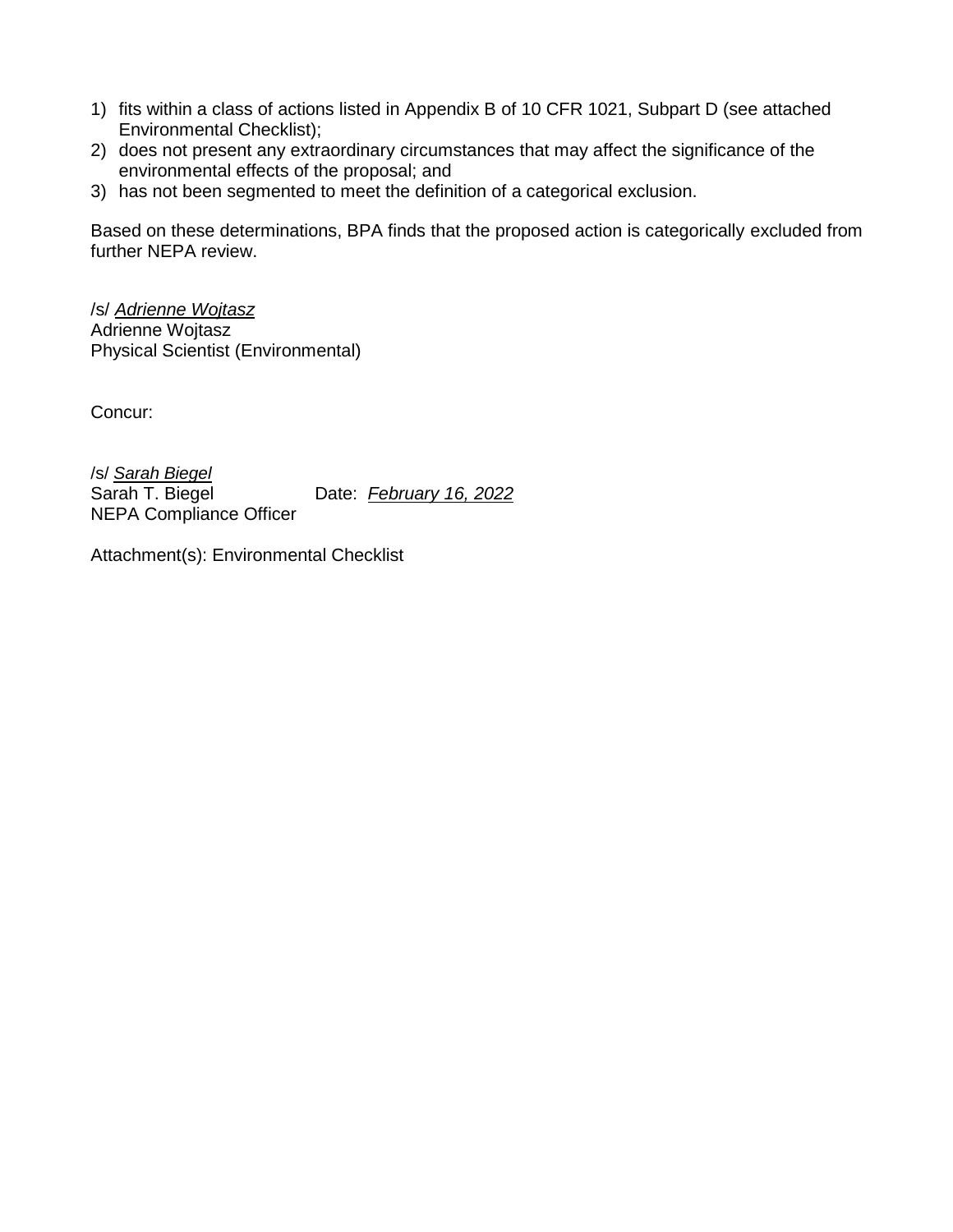# **Categorical Exclusion Environmental Checklist**

This checklist documents environmental considerations for the proposed project and explains why the project would not have the potential to cause significant impacts on environmentally sensitive resources and would meet other integral elements of the applied categorical exclusion.

# **Proposed Action:** Bell-Boundary No. 3 FY17 to FY19 Identified Wood Pole Replacements

## **Project Site Description**

Proposed routine maintenance activities would be conducted along the Bell-Boundary No. 3 transmission line. Proposed maintenance activities would be performed in the existing transmission line right-of-ways and access road easements which are located in privately-owned rural, agricultural, and residential areas. A wetland is located adjacent to structure 70/2. Mitigation measures would be implemented to limit any impacts to sensitive resources.

# **Evaluation of Potential Impacts to Environmental Resources**

## **1. Historic and Cultural Resources**

Potential for Significance: No

Explanation: BPA initiated consultation with the Coeur d'Alene Tribe (CDA), the Confederated Tribes of the Colville Reservation (CCT), the Kalispel Tribe of Indians, the Kootenai Tribe of Idaho, the Spokane Tribe of Indians (STI), the East Valley School District, and the Washington Department of Archaeology & Historic Preservation (DAHP) on August 5, 2019. DAHP provided concurrence with the Area of Potential Effect (APE) via a letter dated August 5, 2019, the STI concurred on August 13, 2019, and the CCT concurred on August 21, 2019. BPA reinitiated consultation on November 18, 2019. DAHP provided concurrence with the APE via a letter dated November 18, 2019. BPA sent a no adverse effect to historic resources determination on April 17, 2020, with addendum determinations on May 19, 2021, and December 3, 2021. DAHP concurred with our initial determination on April 20, 2020, the CCT concurred on April 17, 2020, and the STI concurred on April 20, 2020. The DAHP concurred on May 20, 2021, with the first addendum determination, the STI concurred on May 19, 2021, and the CCT concurred on September 8, 2021. DAHP concurred with the second addendum determination on December 3, 2021. No additional response was received.

## **2. Geology and Soils**

Potential for Significance: No

Explanation: Localized soil disturbance would occur during wood pole replacements, landing improvements, and access road maintenance activities. Standard construction erosion control methods would be utilized as necessary.

## **3. Plants (including Federal/state special-status species and habitats)**

Potential for Significance: No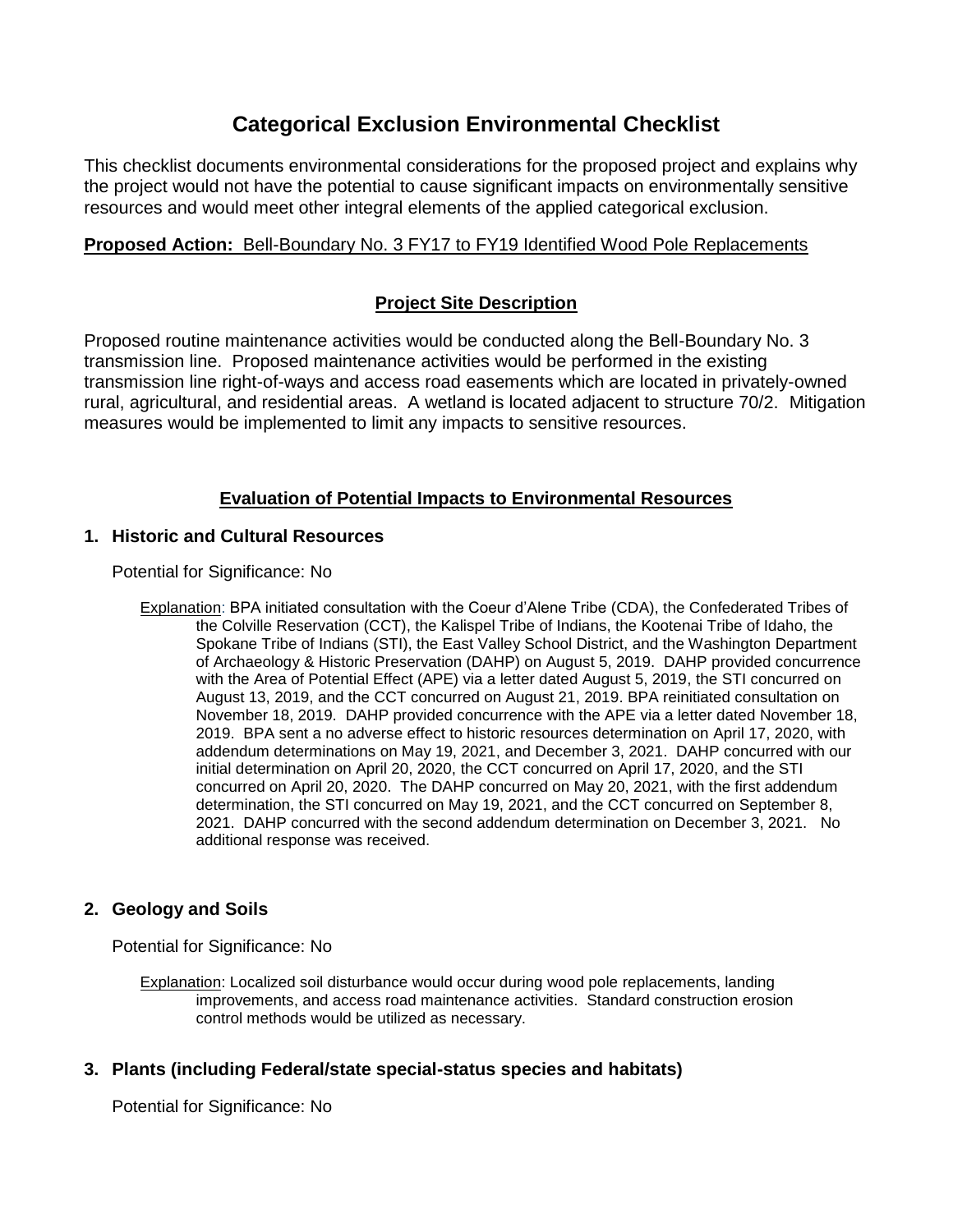Explanation: No known Federal or state special-status plants are present in the project area. Vegetation would be crushed and left in place, rather than bladed, where possible. Any disturbed areas outside of the road prism would be reseeded with an appropriate seed mix.

### **4. Wildlife (including Federal/state special-status species and habitats)**

Potential for Significance: No

Explanation: The project area does not include habitat for any Federal or state special-status species. There would be no effect to ESA-listed species in the area. Project activities would be limited to already impacted rights-of-way and would not substantially alter the footprint or operational noise of the line; therefore, wildlife and associated habitat would be temporarily disturbed by noise during construction, but there would be no long-term effect.

### **5. Water Bodies, Floodplains, and Fish (including Federal/state special-status species, ESUs, and habitats)**

Potential for Significance: No

Explanation: No in-water work is proposed for this project. There are no fish in the vicinity of the project area. Standard construction erosion control measures would be utilized to ensure sediment and other contaminants do not enter bodies of water; therefore, water bodies, floodplains, and fish would not be affected by the proposed project activities.

#### **6. Wetlands**

Potential for Significance: No with Conditions

Explanation: A riverine wetland is present in the project area near structure 70/2. BPA conducted a wetland delineation to determine the wetland boundaries. The access road project and landing were designed to limit the impacts to the wetland as much as possible and to less than  $1/10<sup>th</sup>$  of an acre.

Notes:

- Work would be conducted under Section 404 for Clean Water Act Nationwide Permit 57; Utility Line Activities.
- Wetland boundaries would be identified prior to ground disturbance to minimize unintended impacts.

## **7. Groundwater and Aquifers**

Potential for Significance: No

Explanation: There is no use of groundwater proposed and excavation would not extend to a depth that would intersect groundwater.

#### **8. Land Use and Specially-Designated Areas**

Potential for Significance: No

Explanation: No specially-designated areas were identified within the project areas. Land use would not change as a result of project activities.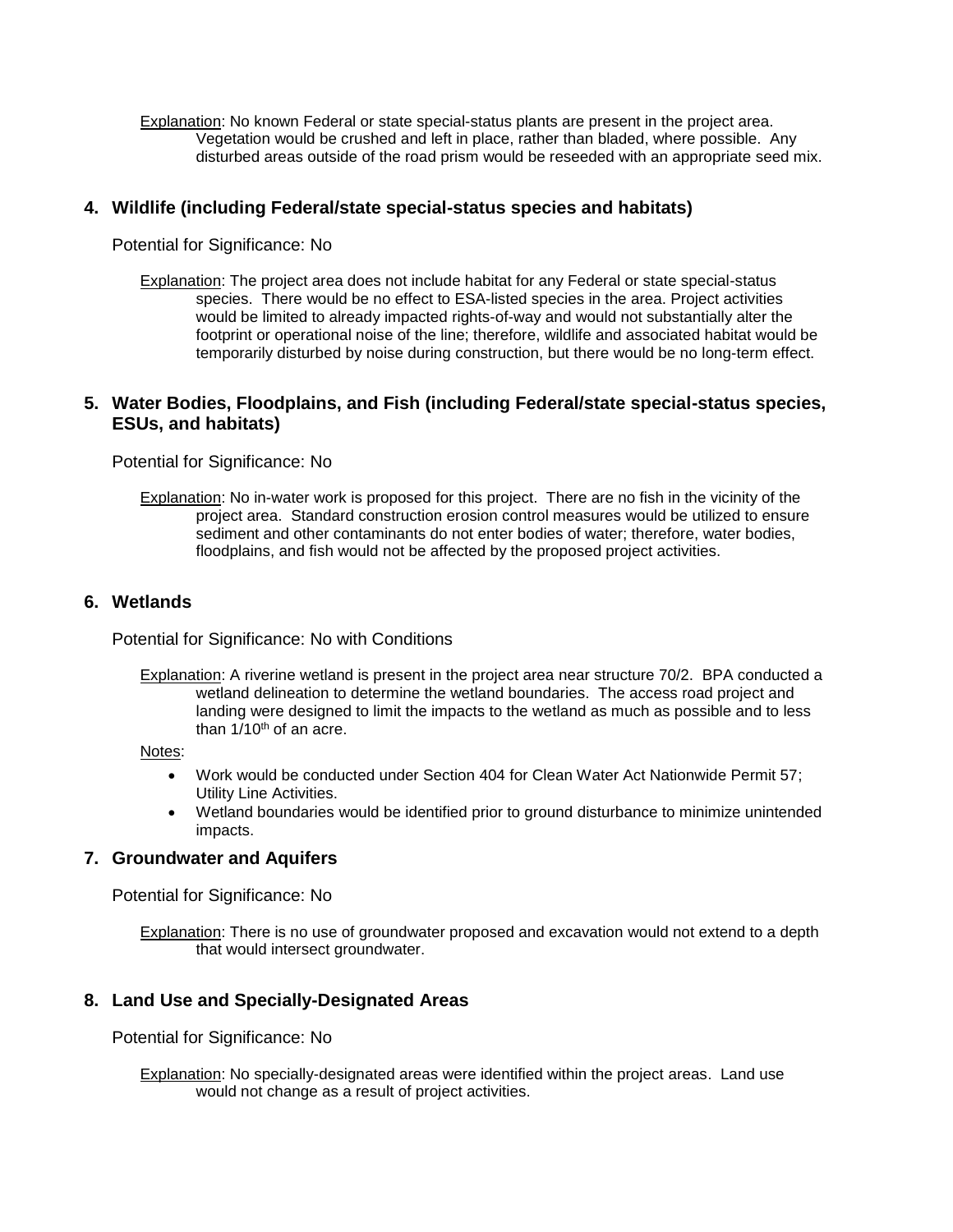### **9. Visual Quality**

Potential for Significance: No

Explanation: All work would be performed within existing transmission line right-of-ways. Replacement of wood poles and associated components would be in-kind and replaced in the same location.

#### **10. Air Quality**

Potential for Significance: No

Explanation: The project would have a small, temporary impact on air quality from vehicle emissions and dust generated during construction.

#### **11. Noise**

Potential for Significance: No

Explanation: Some temporary construction noise would occur during daylight hours. The operational noise of the transmission line would not change.

#### **12. Human Health and Safety**

Potential for Significance: No

Explanation: The proposed action would allow safe and timely access to the transmission line, which would help reduce outage times and maintain reliable power in the region.

#### **Evaluation of Other Integral Elements**

The proposed project would also meet conditions that are integral elements of the categorical exclusion. The project would not:

**Threaten a violation of applicable statutory, regulatory, or permit requirements for environment, safety, and health, or similar requirements of DOE or Executive Orders.**

Explanation: N/A

**Require siting and construction or major expansion of waste storage, disposal, recovery, or treatment facilities (including incinerators) that are not otherwise categorically excluded.**

Explanation: N/A